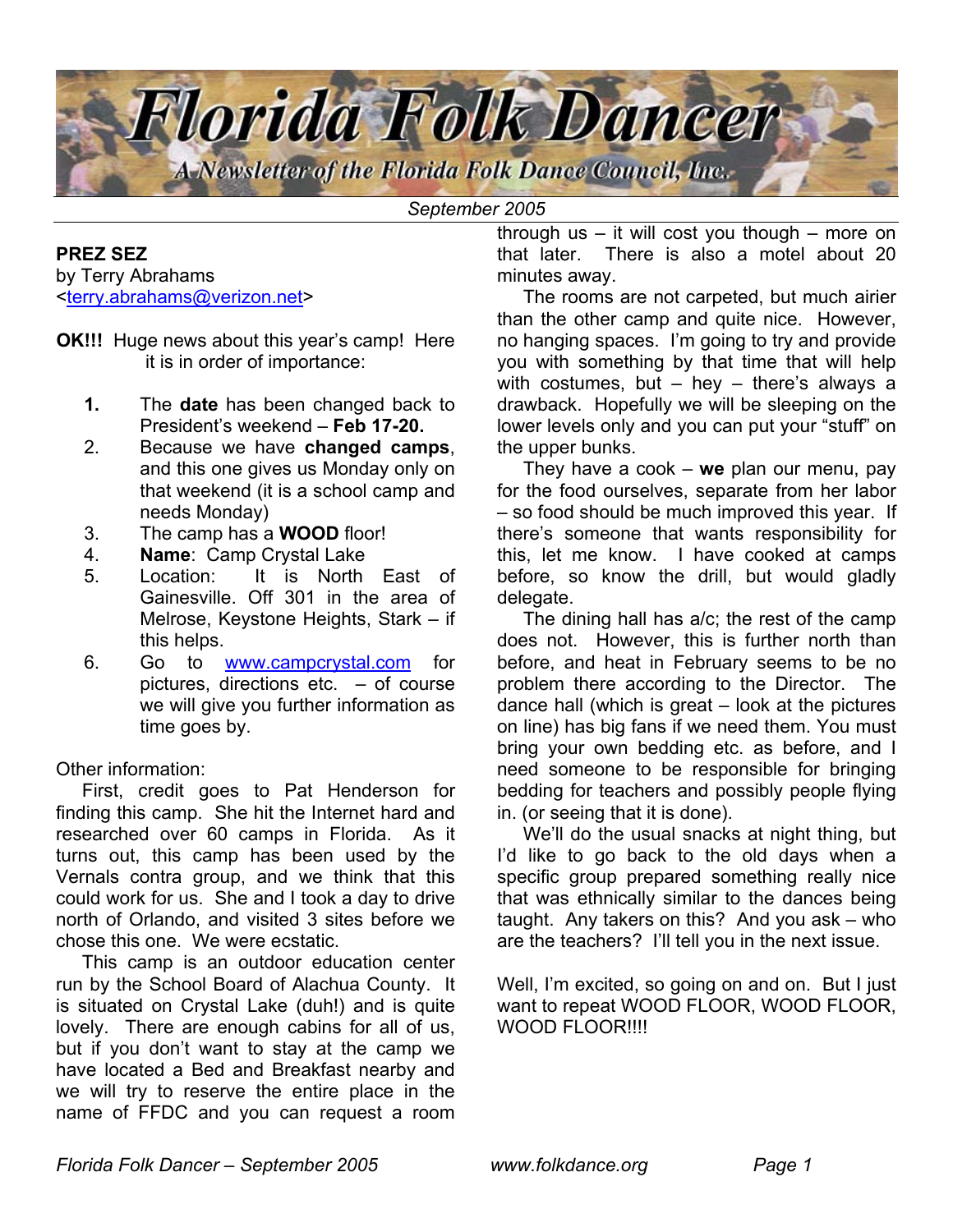#### **REFLECTIONS ON DANCE**

by Dan Lampert

When people leave our circle, goodbyes are hard. We think about all the good times, and we know we'll miss them. But I suggest that we remember those things we learned from them. Knowledge is fulfillment.

Here's an email from Raluca from Gainesville. It's her "thank you" email, which was sent after she left UF…. you can still send her messages to *<rarosca@ufl.edu>…*

*After seeing the emails that Julieta sent from her Colorado trip and Gary&Peggy Kirkpatrick sent from Montreal (which, judging by their website, should have a great folkdance group), I felt the need to email you as well.*

 *First at all, let me thank everyone who wrote me to express good wishes for my travel and/or participated in the good bye Friday. Those were very moving moments, and going home to read the appreciation notes that different people wrote me made it even more moving. Great thanks for those notes, as well as the tote and the picture frames, that will be gladly used in the future. Thank you, my dance family of 8 1/2 years -- while with you I've learnt a lot about dance as well as about UF administration and group(s) dynamics. I'll be sure to come dancing while back in town.* 

*I've also got news from Yang Mu (still accessible on email at [yangmu@ufl.edu\)](mailto:yangmu@ufl.edu). Yang was a student officer of the International Folkdance club, a regular on Fridays and a dancer in the performance group for 3 out of her 5 years at UF. We've last seen her in March, for the Women's Dances workshop, but in the meantime she defended her dissertation and moved out of town. Unfortunately, we never had a chance to celebrate her contribution to the group and the 'Phinally Done' sticker. Yang wrote:* 

*"I was busy preparing for a week-long interview at EGC (Environmental Growth Chamber). It was a stressful week. But finally everything worked out fine. I got the job. The company is located in Chagrin Falls, Ohio. But since we*  *have several projects going on in southeast region, I'll still stay in FL for a while."* 

*Well, see you all dancing, ASAP, Raluca* 

------------------------------

## **UPCOMING DANCE EVENTS**

## **September**

**24-25**, Saturday, Sunday: Fall Fling, Melbourne Village Historic House

#### **October**

**1**, Saturday: Oktoberfest and Street Party, Coca Village

**2**, Sunday: Polish-American Festival, Fox Lake Park, Titusville. \$10

**8**, Saturday: Oktoberfest, German-American

Club in Casselberry (Orlando area) **8, 9**, Saturday, Sunday: Greek Festival, St.

Augustine

**14-16**, Friday-Sunday: Greek Festival, Maitland (Orlando area)

**29**, Saturday: Greek Festival, Lecanto

#### **November**

**11-13**, Friday-Sunday: Greek Festival, Daytona Beach

#### **February 2006**

**3, 4**, Friday, Saturday: Greek Festival, Ocala **17-20**, Friday-Monday: FFDC Florida Camp, Camp Crystal Lake, Keystone Heights

------------------------------

#### **FALL FLING ANNOUNCEMENT**

by [jdaly@palmnet.net](mailto:jdaly@palmnet.net)

Fall Fling is September 24th and 25th. Will start Saturday at 11:00 am and continue until people are ready to quit in the evening (or 10:30 pm whichever comes sooner). Please bring a potluck lunch to share on Saturday. We will have enough left over to share for supper as well, and will supplement with a roast from the kitchen.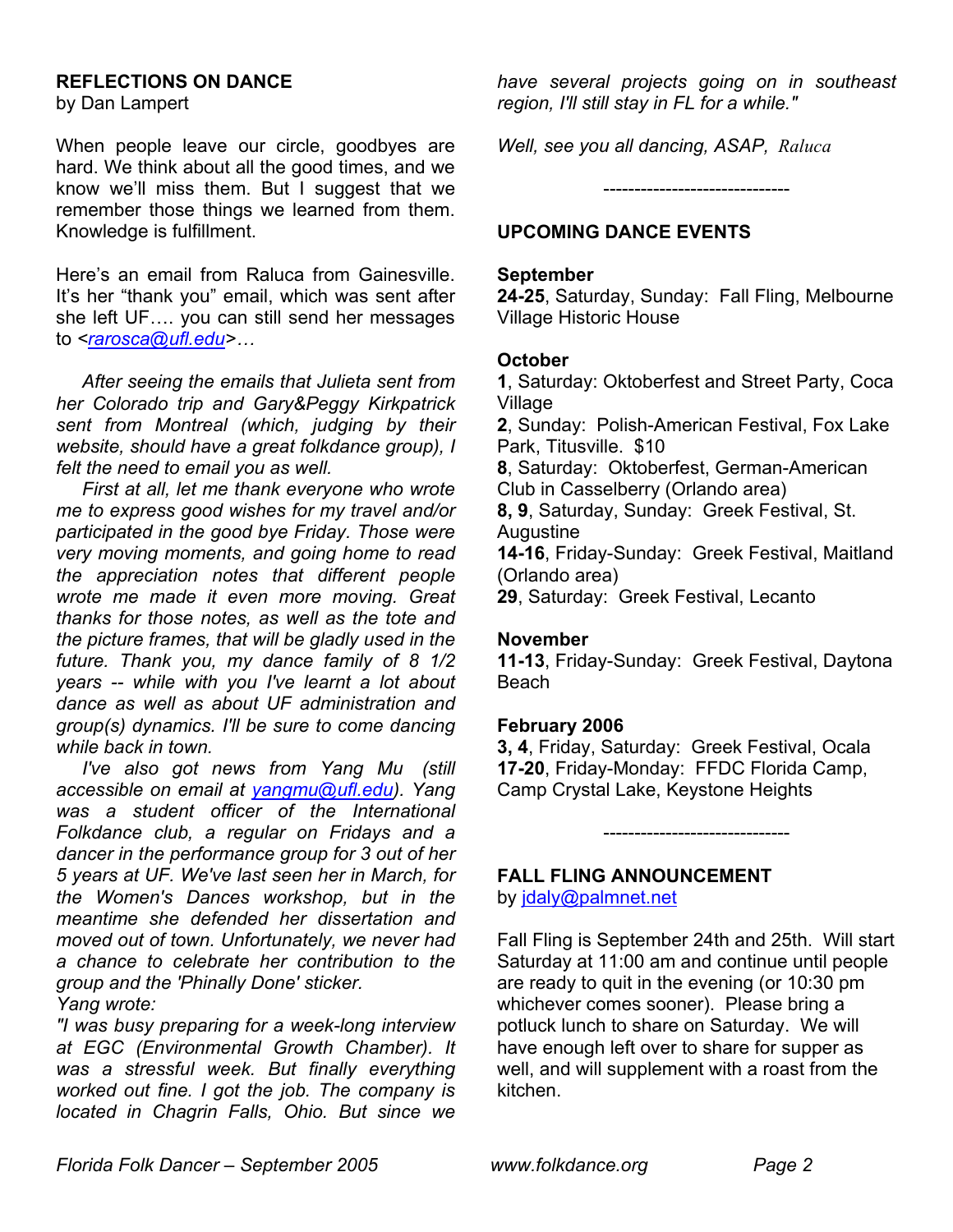As we did last year, we will have a planned program from 1 to 4 (with spaces for occasional requests). If you have some favorites which you would like to see on the program, please send your suggestions as soon as possible to [jdaly@palmnet.net.](mailto:jdaly@palmnet.net)

 Sunday will feature a light breakfast followed by predominantly couple dances for those who didn't get enough on Saturday.

**Driving directions**: From I-95 and US 192 (Exit 180 -- Melbourne New Haven Ave), go east to the traffic signal with the Home Depot on the right, turn left at this light onto Dayton Ave. Go almost to the end (just before the bridge) and turn onto the dirt road at the sign which says, Historic Site Community House. Go to the white building at the end of the road and you're there.

See you at the Fling.

------------------------------

## **HAROLD JUNG**

from Edwina Scinta

Hello, Everyone, 08/12/05

 Harold Jung died Wednesday at the age of 68. He had contracted pneumonia last week, and after 5 days in the hospital, succumbed to a pulmonary embolism. Hal was the joy of my life. I will miss him sorely!

Here is a synopsis of his life and career: Hal was on the faculty of TWC as an associate professor of education and director of student teaching. Before that he worked with the Peoples College of Independent Studies, where he developed new programs and designed instructional material. He was also local coordinator for the International Education Forum in Bay Shore, NY. He attended the University of California, Berkeley, transferred to Wisconsin State University, where he completed his B.Ed. in Elementary Education. He went on to the University of Wisconsin, to complete his Ph.D. in Curriculum, and did additional graduate work at Florida State University, in Tallahassee, in Reading. He taught at all levels, from a Head Start program

in a one-room school to critiquing and editing doctoral dissertations. He was certified to teach in a wide range of areas, including math, chemistry, science, biology, and reading. He taught a variety of subjects, some in the formality of the classroom, some informally in community educational projects. In these projects he taught computer use and programming, dance, soccer, volleyball, consumer economics, mushroom identification, and speed reading.

In addition to his diverse academic interests, Hal was involved in diverse physical activities. He loved to dance, play and coach soccer, canoe, and watch birds. He was not a natural athlete. Jung claims, "I was the second clutziest kid in high school." His interest in volleyball and soccer started in college, and his enthusiasm for dancing started quite by accident one day when he "dropped into a Folk Dance club meeting, out of curiosity. They asked me back, and I just kept coming back," Jung explains.

He was very active in dance performance and education, and was interested in a wide range of dance styles, from ballroom dancing, to clogging, from ballet to folk, from Arthur Murray and Fred Astaire instructor training programs to being a guest performer at the Arizona Dance Theater and a member of several international folk dancing clubs.

Hal was a quiet man who acknowledged he was a "perpetual student." His interests were so diverse he could talk to almost anyone, almost about anything and contribute something to the conversation. Hal was a man of all seasons. Even his name was strangely appropriate - "young" in German, and Hal was certainly very young at heart.

Upon returning from 3 years teaching and writing at Northern Marianas College in the US Commonwealth of the Northern Mariana Islands on the island of Saipan, meeting exciting people and cultures, and enjoying wonderful travel vacations in Korea, Thailand, the Philippines, and Hong Kong, Hal and I settled in San Antonio, TX. Here we enjoyed being members of the International Folk Culture Center and performing in the South Texas Polish Folkdancers. In 2002 Hal started his "volunteer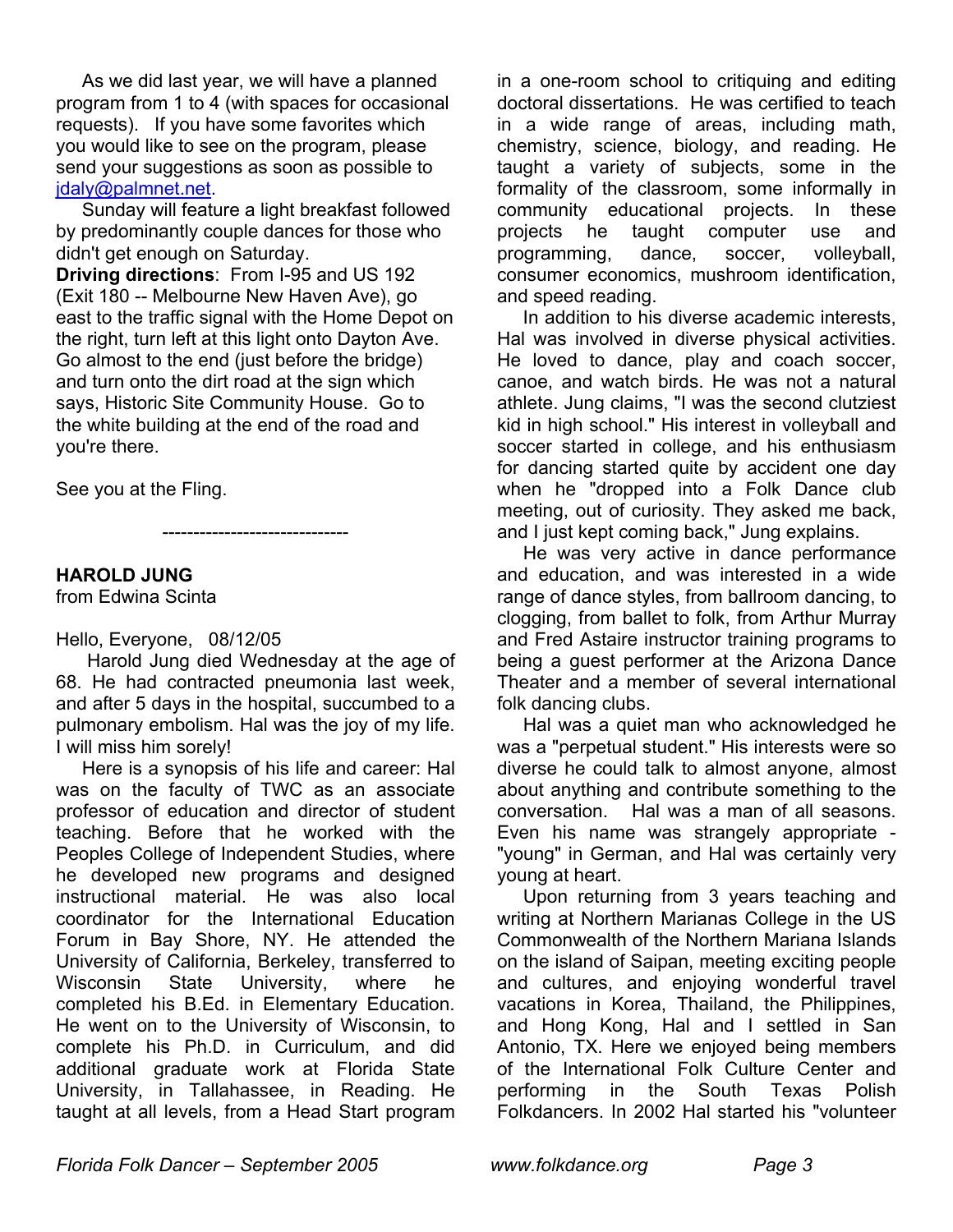career", an extension of his lifelong missioneducation. He spent many hours teaching tutors and writing curriculum for an adult literacy program here in S.A..

If anyone cares to, one can make a memorial donation to Project Learn to Read and send it to 211 N. Park Blvd. San Antonio, TX 78204. He would appreciate that.

I will continue to live and work here in SA. My sister Dorothy, my friends, and relatives have been very supportive during this sad time. Love and hugs to all of you. I hope you are all safe and well. Edwina

------------------------------

## FFDC CAMP VIDEOS TO DVD PROJECT By: Pat Henderson

When I retired about a year and half ago, I thought that I would have plenty of time to embark on a project of converting all of our workshop videos to DVDs. Between all the travel we did last year and the hurricanes, I finally started on the project this year. Bobby helped me upgrade my computer and choose the AV software, Pinnacle. I decided to start with the recent years and I have completed 2000, 2002, 2003 and 2004. The first video that I have is from the 1989 workshop so there is a lot more to do. John Daly is receiving a second copy and is also interested in working on the project. We were wondering if anyone else is interested in helping. You would need a fairly new or upgraded computer and AV software that could provide menus so that each dance can be accessed quickly. For the ones that I have done, you can see the teaching of the dance separate from dancing the dance. For those of us that are group leaders and/or teachers, this is so much easier and faster than using the videos. The other obvious reason for the project is that the dances will be preserved more efficiently over time. If you have any questions or want to volunteer, contact John or me:

John : jdaly@palmnet.net or 321-951-9623 Pat: henderp@bellsouth.net or 407-275-6247

## **FALL WORKSHOP**

in Williams Bay, Wisconsin (just west of Lake Geneva.. featuring local dance teachers from Wisconsin and Illinois. as well as programmed dancing, request sessions and reviews.

**Dates:** Oct.7-9,2005.All level of dancers are welcome, including beginners.

**Cost**:\$185/person. This includes lodging and 3 meals on Sat. plus 2 meals on Sunday. Beautiful surroundings, nice cabins with airconditioning and/or heat, very good food. One of your own FFDC members will attend (Nancy Wilusz). Come join us.

**Contact :** Chris Malcher, 7821 N. Kedvale, Skokie,Il.60076, Ph: 1-847-675-3165

Or: Phyllis Spiegel Pspiegel2@aol.com 8029 Lowell, Skokie,Il.60076, Ph: 1-847-676-3655

## **FOLKLORE VILLAGE, CENTER OF THE WORLD**

------------------------------

Judith Baizan Quotes from FLV Calendar of Events

 Folklore Village, where heritage comes alive. Folklore Village, a celebration of cultures. Folklore Village, making every day magical. Or making magic every day through its mission of providing for "the need of people of all ages to have places for joy, camaraderie and celebration."

 If you haven't experienced this extraordinary institution as yet, you need to go there. On almost any day of the year you will find something special going on in the barn-like Farwell Hall, the gem of the Folklore Village buildings, where most activities take place. The choices are many. There are Saturday night socials, barn dances, concerts, craft shows, ethnic celebrations, art shows, and traditional weekend events.

At one recent weekend event the Hardangar Fiddle Association of America convened its annual meeting and workshops, bringing together in one room an amazing number of these unique Norwegian folk instruments, along with their owner-musicians from all across the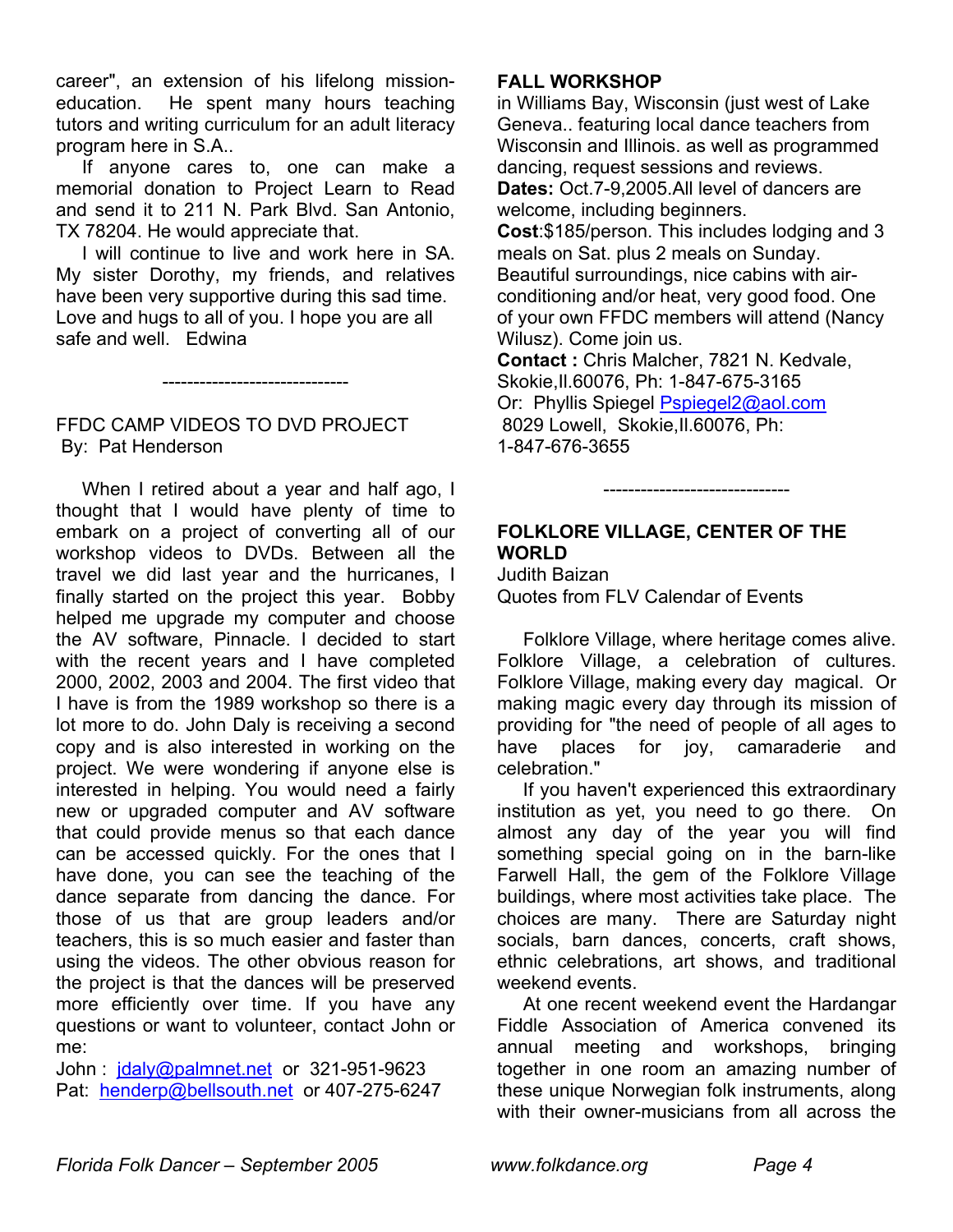country and dancers from everywhere coming to dance to their music. Other such weekends include English Country Dance, Cajun Dance and Music, Contra Dance, and Swedish Dance and Music.

Coming up soon is the 58th Festival of Christmas & Midwinter Traditions, December 28 to January 1, (with Florida favorite Lee Otterholt on the teaching staff.) "Jane Farwell founded this enchanting festival in 1947 as an antidote to the commercial packaging of holiday celebrations. The essential spirit of Jane's Folklore Village philosophy and the legacy of Jane's magic shine here. This annual event is the fabric upon which Folklore Village is embroidered, featuring seasonal celebrations from around the world, ethnic dancing, crafts, music, storytelling, culture sessions, fantastic food and an outstanding children's program."

 To get there just veer a little left as you head due north, and eventually you will find your self on county road BB at the Folklore Village entrance, about an hour west of Madison, Wisconsin. To find out more, and to let them know you are coming try phone: 608 924-4000, email: [staff@folklorevillage.org](mailto:staff@folklorevillage.org) or online at www.folklorevillage.org.

## **GEORGIA -- ON MY MIND**

by JSosb2@aol.com

Here is what some of us Georgians have been up to lately:

------------------------------

In June, Jim and Sara Osborn went to Romania with the Vasilescus, their third trip with Theo and Lia. This year the tour went to the Banat and the Oltenia regions, quite different from Transylvania and Bucovina where we went last year. As before, there were numerous opportunities to learn dances from experts and to visit villages where we met and danced with the locals. This year, a group of younger (in their twenties) folks from Canada, joined us. They are members of a Romanian dance group and were given money to go on the tour by their city of Edmonton. Three of them still had family in Romania and stayed

after the tour to connect with them. Theodore is considering another tour next summer. If you are interested, I will pass on e-mail addresses to you.

David and Dorothy Digby danced with the FD group in Honolulu, Hawaii, Linda and Sid Gordon went on Mel Mann's summer cruise and Liz Nunan assisted with Scandi Camp. Marquette, Michigan, hosted Finn Fest in August and Jim and Sara Osborn attended and watched several Scandinavian dance groups and listened to much Finnish music. Several folks will take in the Israeli camp in September and the English Country Dance workshop. ------------------------------

## **GRAPEVINE INT'L FOLK DANCERS OF SARASOTA**

by Marie Millett <gvduurn@earthlink.net>

I have just arrived home from an evening of folk dancing. Not just any old evening of folk dancing but the end of an era. Ann Kessler's last night as our official teacher; however we're not losing her. She will still be back to dance with us and maybe occasionally teach as needed.

Ann has been our teacher since 1992. Sydelle Singer, our former teacher had moved to the East Coast and John and I were floundering along teaching as best we could when Sylvia Steinhardt who had danced with Ann on Long Island told us about each other. We talked and Ann agreed to give it a try even though it meant driving from Clearwater. And now here we are almost 14 years later. Ann's real retirement party will be the first Wednesday in November, November 2. Do join us.

 The Door County Folk Dance Festival was quite enjoyable. Good teachers, good scenery, and good company. It was great to be with Nancy Wilusz and her husband, Ed who had driven in from Hibbing, Minnesota. They had a happy party for all of us before dancing the next night. Delores, Sidney and Edith, Don and Phyllis, Bill who danced with us in Wichita, my sister-in-law Ann, [John's sister] and Ron and Kathy who had visited our group last Winter. Their daughter was one of the teachers. A real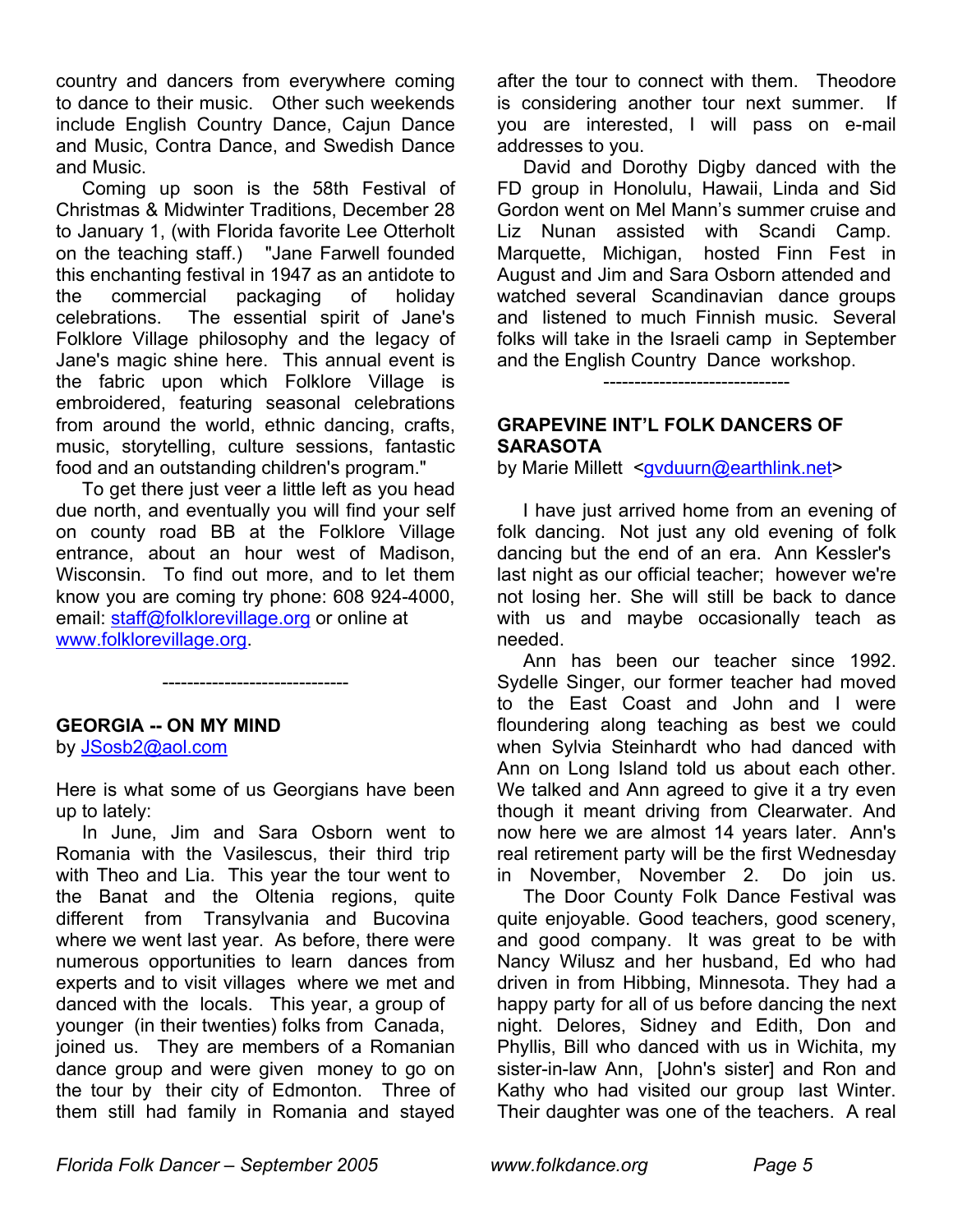thrill was meeting Ada of Kujwiak fame. Still a beautiful dancer at 88

 I'm off to N.J. tomorrow but will return August 5th and the Millett Hilton will be open for visitors who want to join us for dancing on Wednesday night 7-9:30.

------------------------------

#### **KOPRIVSHTITSA – MY TRIP**  By Terry Abrahams

Dobre utro! (good morning) Well, I must tell you – Bulgaria and the Koprivshtitsa Folk Festival were AMAZING!!! Jim Gold plans a terrific trip, and this was tops. We hit lucky on the very first night there  $-$  we found a political rally with a live band! First they pontificated about Macedonia and then they would follow with the band playing marvelous Bulgarian folk music and hundreds of people did Pravos on the cobbled square. It lasted for a few hours, so we went to bed thoroughly happy already on our first day! The next day we toured Sofia, and when let loose, Jodi and I toured the ethnic museum, followed by the start our shopping binge, and I found an antique belt buckle I had seen in the museum, which I figured to hang on my wall.

 Well, upon arriving in Koprivshtitsa the next day, getting settled in our hotel rooms and immediately out for the excitement, it turns out to be a plethora of shopping booths, with all the folk selling off their family heirlooms, costumes, weavings, crocheted stuff, etc ad nauseum. I, who have been theoretically not doing any more costumes, managed, in summary, to get an antique dress, apron, belt material, head piece, accompanying jewelry, purse and socks. spent a fortune, but wait until you see my stuff! I'm going to try and find a mannequin to display it, but of course will wear it for a minute at camp. Also Jim gave me his 'old' guida (that doesn't work) and I'm going to make a collage on my wall with other weavings that I bought.

The festival itself was truly an experience. From the village, one wended one's way up the mountain where there were seven stages, each representing a different area of Bulgaria.



*in Bulgaria, four singers* 

Folks came from everywhere to sing and dance for each other, all in their best regalia. We foreigners were allowed to watch, and participate in off-the-cuff dancing in various dells. I couldn't stop taking pictures, even if they hadn't been in costumes, their visages were so photographical.



*Dancers performing the Spirit Dance* 

I'll include one in this newsletter, the rest you can see once I figure out how to have a spot on the computer for you to watch. The dancing was always very simple, none of the fancy stuff we do – very interesting. The singing was mostly by women, but there were also men's groups, and was stunning. Something I was not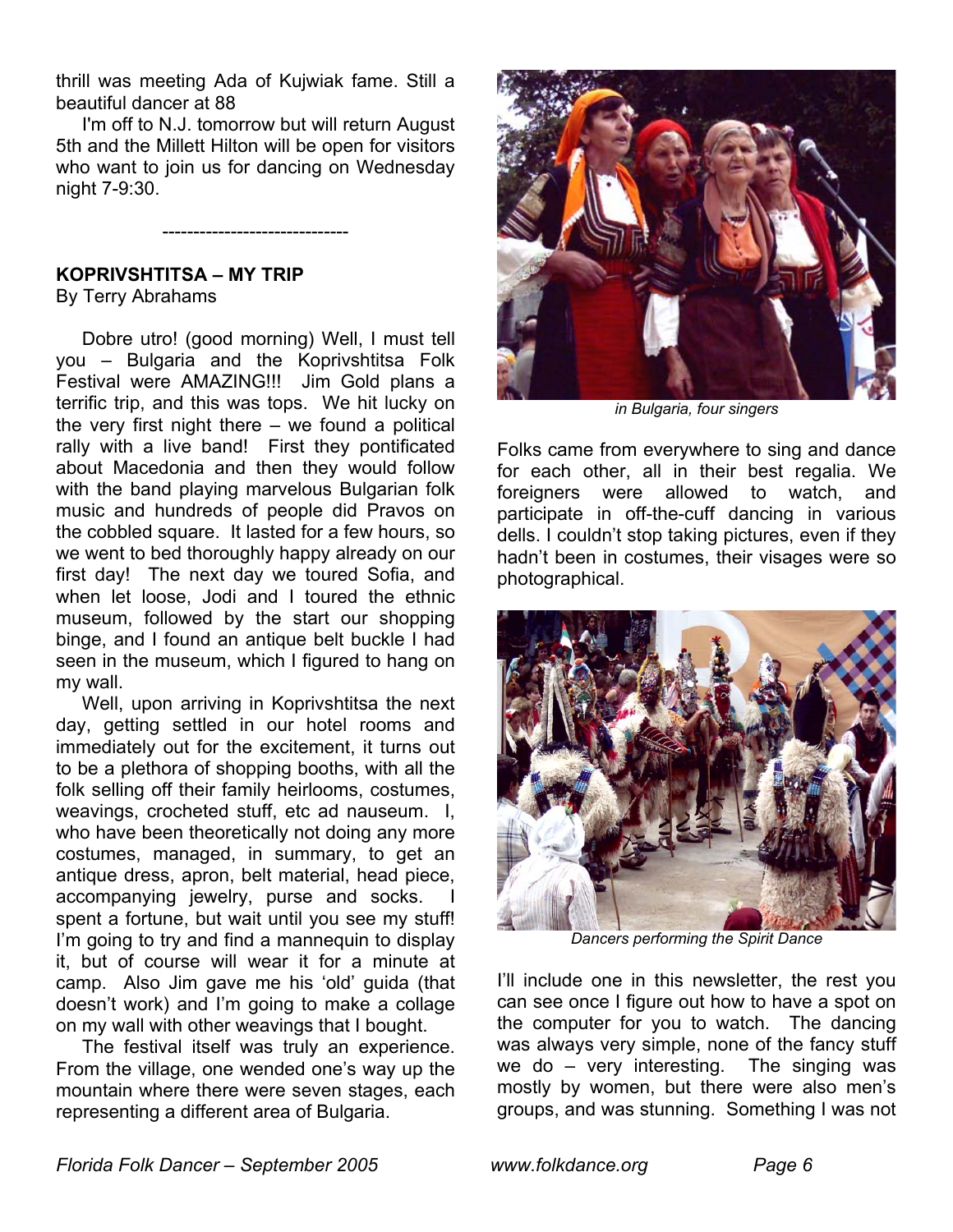aware of, there were many dances done by men in masks, fur and many bells, and were chasing away bad spirits. Now that I think of it, I'll include a picture of that too. It was equally fun to watch the Bulgarians watch each other – and of course the kebabches and kyuftes were delish. We also toured the little village of Koprivshtitsa.



*Close-up of mask in Spirit Dance Cute little old man* 

 Following the festival, we hopped our bus, which was equipped not only with the best (and handsome) tour guide, but a guida player and dance teacher. Every night we got to dance and learn dances. Not too shabby! I bought two CD's of the guida player. The trip included the Troyan Monastery; a crafts center in Oreshaka village; Veliko Turnovo with the Royal Hill; an entire village museum where people were making and selling their crafts; interesting churches, tombs, the Valley of the Roses; Plovdiv; the Bachkovo Monastery; a Roman Theater; other ethnographic museums. We missed a spa resort due to the floods which had started while we were there, hit Bansko, a ski resort, ended up in Dobarsko where we were treated to a private concert and dance workshop with the famous Dobarsko Babis, who also treated us to some great yogurt and breads. To top off that day we were taken by carts and horses to a farm for a great picnic, more singing and playing by a men's group (yes, I bought the CD) and rakia and wine abounded. The next and last day we visited the Rila Monastery followed by Jim's big surprise a visit to a small village (I can't think of the

name) where a very famous singer lives, Kremena Stancheva. She showed us her costumes, took us down the block to the local rec center, where she sang (yes, I bought her CD), taught us to sing, was joined by her coperformers from the group "the Mystery of Bulgarian Voices Choir" (some of you probably remember them from way back) (and yes, I found their CD at the airport and bought it); then the villagers, all of whom came to look at us (we were the VERY FIRST group ever to come to their village) sang for us, danced with us, and then took us to the dining area in the center and fed us unbelievable banitza's (a pastry with cheese) which they made especially for us, which melted in our mouths, along with big bowls of yogurt. (They knew we were coming and baked a cake) – each woman her own, insisting we try their very own! I can't tell you how excited they were to have us there. My favorite word I learned and used was "odleechko" (excellent), and they returned with "Super!" It was a great ending for a great trip. I must mention that the shopska salads served everywhere were also great – a cuke, tomato, cheese combo. Bulgaria is known for its yogurt (I didn't know that) fabulous, and their meats were generally pork, veal and chicken. No beef. Lots of potatoes – really good ones! Well, it's hard to keep this article short, but I knew you'd be interested in one of the Mecca's of folk dancers. Dovizdane (bye).



*Women waiting their turn to perform*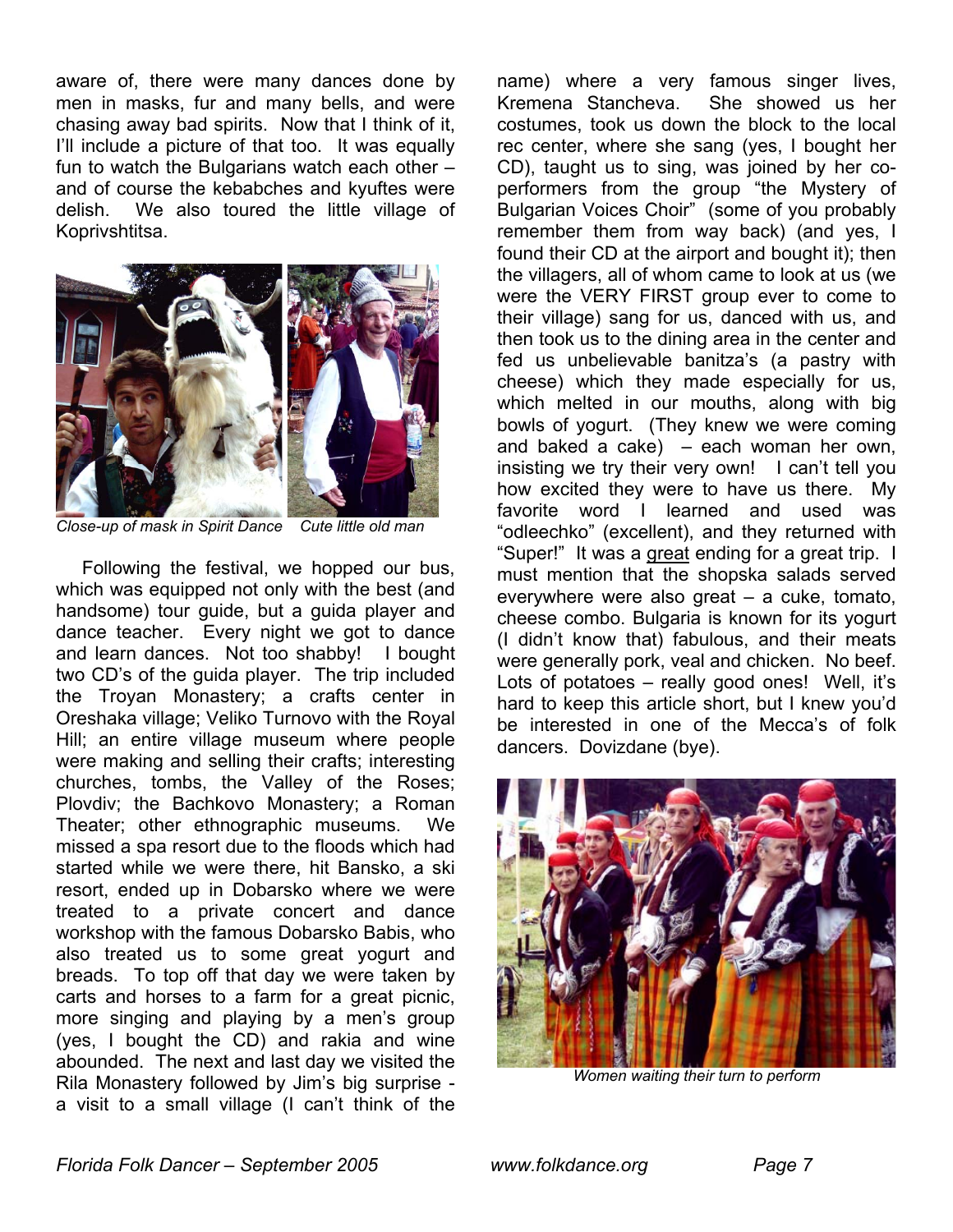## **KOLO FESTIVAL**

An Exciting Gathering of Balkan Music and Dance Lovers By Gary Anderson

For folkdancers, Thanksgiving is far more than a time of family get-togethers, overeating and giving thanks. Thanksgiving weekend brings one of this country's largest two-day gatherings of Balkan music and dance lovers, with hundreds of folkdancers from California and North America gathering at the annual Kolo Festival in San Francisco. For 54 years the Kolo Festival has created a magical weekend of Balkan music and dance. It is a time to immerse yourself in the sounds and culture of the Balkans.

This year it is Friday, November 25 and Saturday, November 26, and will once again be at the Russian Center, 2450 Sutter Street, San Francisco.

 Starting at 9:30 am, there will be morning and afternoon classes in dancing, singing and musical instruments. There will be Culture Corners to discuss the cultures of the countries we visit. Each evening will begin with a Center of the Village Balkan Jam. Friday will feature Bulgarian music and Saturday will feature Tamburica music, followed by dancing to live music in two halls. Saturday night's activities will begin at 6:30 with a Talent Show/Folk Concert. An added feature Saturday night will be the dancing of the taught dances in the Studio. Those who have in the past found the sound levels annoying can be assured that they will be under control this year!

 There will be vendors selling music, books, clothing, jewelry and everything related to folk dancing. Ethnic food will not be served this year, but a list of the restaurants in the area will be available.

 One of the exceptional features about the Kolo Festival is that it has been able to attract well known, top level and knowledgeable instructors. This year the five featured dance instructors are:

 **Ahmet Lüleçi** teaching Turkish dances. Ahmet is the co-founder and director of World Camp. **Erik Bendix** comes west to teach

Macedonian and Bulgarian dances. Erik has taught for some 30 years at many camps in the U.S. and Europe. **Marko Vukodinovic** will teach Serbian dances. Marko was born in Cacak, Serbia, where he was a dance performer by the age of eight. Taking turns teaching the dances of Northern Greece this year will be the local dance leaders **Jerry Duke and Bob Gardner**.

 Singing classes will feature a Balkan overview plus classes in Croatian and Macedonian. There will be instrument classes in melody and percussion. The singing teachers are: **Julie Graffagna**, mixed material; **Michelle Simon**, Bulgarian and singing technique and **Rajna LeDoux**, Croatian. The instrument instructor has not yet been announced.

 For more information and registration, please see our web site:

------------------------------

[www.balkantunes.org/kolofestival](http://www.balkantunes.org/kolofestival)

or contact Jerry Duke at 1-800-730-5615 or email [jcduke@sfsu.edu](mailto:jcduke@sfsu.edu)

# **LETTER TO THE EDITOR**

Carol McGinn wrote:

Just wanted to say thanks for your Greek article in the Nov. 2004 FFDC newsletter which included "Special supplement for Greek Dance Festivals" and a website on phonetic pronunciation and also spoken pronunciation. It is a wonderful site, the best I've found after a lot of searching.... Thanks again for all the work you put into the newsletter.

Dan Lampert wrote back:

*You're welcome. I knew the archive of old newsletters was valuable. The ability for someone to search old issues online is easy… and it doesn't require a club officer to dig into the files to retrieve stuff. Coming in the next few months… my company has just written a "search utility" which can search any series of web files. So, all the old FFD newsletters will become searchable soon!*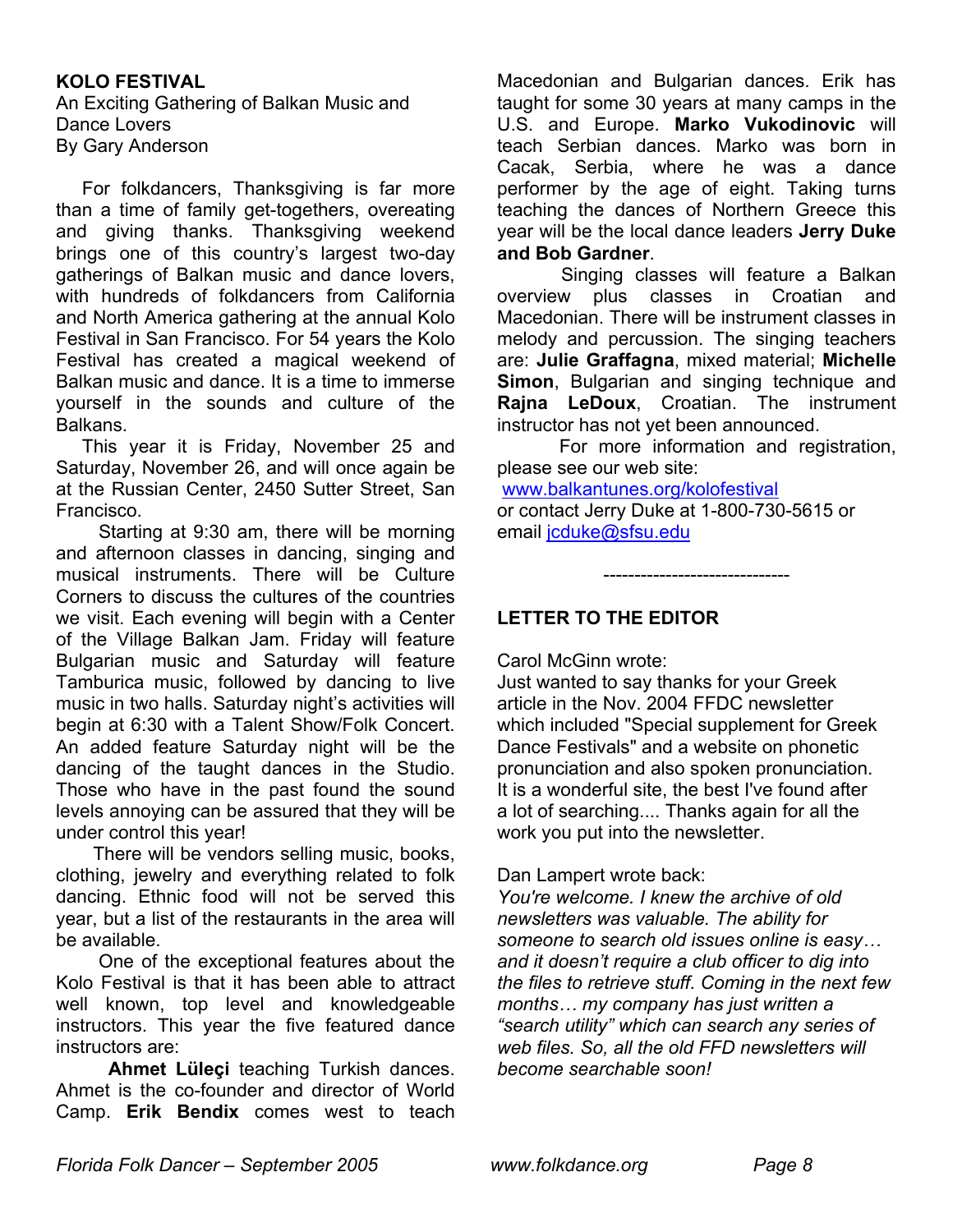# **NORDIC FIDDLES AND FEET 2005**

Judith Baizan

Where will you find the best of Scandinavian Music and Dance? Why, in West Virginia in the foothills of the Smokies, the week of the Fourth of July, doesn't everybody know that? Unlikely or not, that's where you will find top notch teachers of both Swedish and Norwegian dance traditions, award-winning instrumentalists teaching hardangar fiddle, regular fiddle, nyckelharpa, and for 2005, even a folk song specialist. This year Knut Blikberg and Anna Torhild from Voss Norway taught their local springar and rull (Vossarull) while the popular teaching duo Britt-Marie Westholm and Bengt Mard gave their usual skillfull presentation of several Swedish dances.

What makes the Nordic Fiddles and Feet (NFF) week at Buffalo Gap Community Camp truly unique is the continuing emphasis placed on teaching basic dance technique as applied to the turning dance repertoire. The most important period of the day, the first morning session is dedicated to this endeavor, and it is a not-to-be missed gem of a class in the capable hands of Roo Lester and her partner Larry Harding.

Making music is becoming as important as dancing at the NFF week. Various levels of classes in each instrument are offered, loaner instruments are often available, and then there's the allspel band which welcomes all joiners and makes a place for every instrument. Music classes -- a teacher and a few students-- sprout up everywhere, on a porch, in a vacant dorm, or on the grass under a tree somewhere.

Morning dance classes, afternoon band practice, dance review sessions, crafts, sales, and other events are all held in the Pavilion, . There as we dance we can feast our eyes on the green hills, near by on one side, and rolling away in the distance on the other; and be refreshed by the breeze on our faces.

Meals are on time, abundant, varied, and delicious, with a vegetarian entree always offered. Most meals are buffet style, and with two serving lines, go very quickly. One dinner is always a smorgasbord, with a stunning array of

typical foods including meatballs, herring, the amazingly tasty potato, onion, anchovy concoction known as Jansen's Surprise, red cabbage, cucumber salad, whole salmon, beets. breads, cheeses, and appropriate condiments-- all beautifully displayed to be enjoyed first as an artistic creation, and then again as our supper. To the strains of the fiddlers' ganglat we file into the dining hall, around the buffet table, and back outside again, so that everyone can see and appreciate what the cooks have wrought before anyone is served.

 Directly following the after-dinner entertainment of a staff or student concert or folkloric presentation is the evening dance party. A posted sequence of musical groups or styles of music is carefully adhered to and varied each evening so no particular kind of music is favored over any other. These sets run about 20 minutes and generally include a mixer type dance. Dance teachers each have a slot in the program to review something from their morning teaching. The posted program usually runs until midnight. After that two or three musicians often get together in the center of the dance floor and play requests for the dancers present.

 The NFF camp runs from Saturday to Saturday of the week that includes the Fourth of July. Buffalo Gap Community camp is located near Capon Bridge WV, about a two hour drive west from Dulles International Airport. All of the details necessary to sign up will be available on the NFF website early next year. www.nordicfiddlesandfeet.org Save up,

register, and I'll see you next July on the Pavilion dance floor!

# **ORLANDO INT'L FOLK DANCE CLUB**

By: Pat Henderson, written 9-01-2005

 Our club is in its last week of our summer hiatus\*\* so the complete update of summer trips will have to wait for the next newsletter. I do know that Fred and Juanita Schockey had a great trip to Alaska to visit Juanita's daughter

------------------------------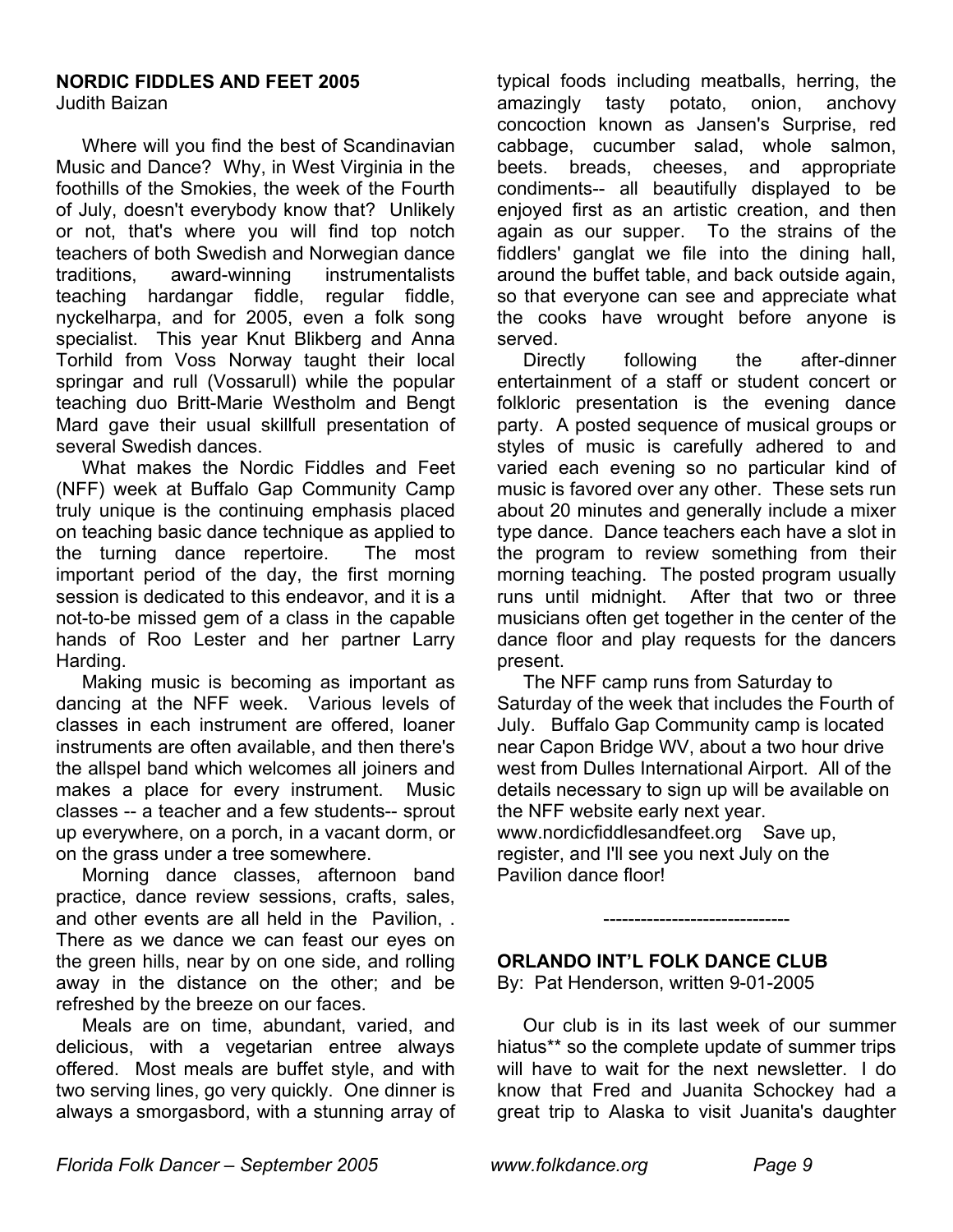and her family. Bobby and I took a trip to Charleston, NC, TN and Mammoth Cave Ky. We stopped in for the Saturday night party at the Mountain Playshop near Asheville where we surprised Lee Otterholt, who was the teacher.

We have great news--Altyn is back from Kazakhstan! She is an international student at Valencia Community College. I happened to see her this week when I was visiting in the library where I worked.

Kelly Fagan performed in the musical *Jesus Christ Superstar* this summer. A few of her groupies from our dance groups enjoyed seeing her in the show. Many members of our group and some from others in Central Florida have signed up for Jim Gold's trip to Greece in October, 2006. Lee Otterholt is the dance leader for the trip. There is a limit of 35 and the deposit is refundable outside of 10 weeks before the trip. For more information go to: [www.jimgold.com](http://www.jimgold.com/) or contact me for a flier.

Bobby and I received approval to split our property into three pieces. Now we are working on a new road to our house which we have to do before we can sell the front piece.

We look forward to dancing again next Wednesday. Come join us!

*\*\* Note from editor: OIFDC dances are scheduled to start on Sept. 7, 2005.*

------------------------------

**T-T-T-T-TAMPA** 

by Terry Abrahams

Well, if it's all about me, look for my Bulgarian article elsewhere, this Labor Day Weekend is the culmination of all my planning for the World Veterans Fencing Championships. As you know I'm 1<sup>st</sup> in the US in foil and made the team in the other weapons too. So I will be fencing 3 times, along with making sure my goody bags get distributed, the banquet goes well, the band is good, the buses go where they are supposed to, that there are enough people to sell "stuff", T-shirts, yada yada. I'm exhausted – now if I can only hold up and fence well! The fun part is that I choreographed a fencing-dance to music from Fiddler. Anxious to see how it is received. My club is doing it. Also Bobby and Barbara have taught me the hat dance (flamenco) and I get to swirl with them! Judith and Ernesto will do a scan dance. Hey, the banquet was my responsibility so I get to do what I want!!

 The next weekend finds Andi, Charlene and I going to Ruthie's Israeli Dance Camp in GA, I then go the next week to CA with my family to my niece's wedding. Upon return is the Fall Fling and I'm teaching at a Bar Mitzvah so will have to cut the fling short. Well, that's me. Andi is driving back from Vancouver as we speak, coming with a plethora of new dances for all of us – both Israeli and International, Ursula is working on her health problems and we all have our fingers crossed that she will come out better than ever. Both our groups are very small this summer, but we've survived. I hear we have a new couple in our International group, but I've been out of town when they've been in. Looking forward to meeting them. And I'll make this one short because I've written two other articles in this newsletter.

#### **JULIETA'S PICTURES**



------------------------------

May 20, 2005, from the Friday night dance when we had a Scottish dance workshop with live accordion music. This is the last dance of the night.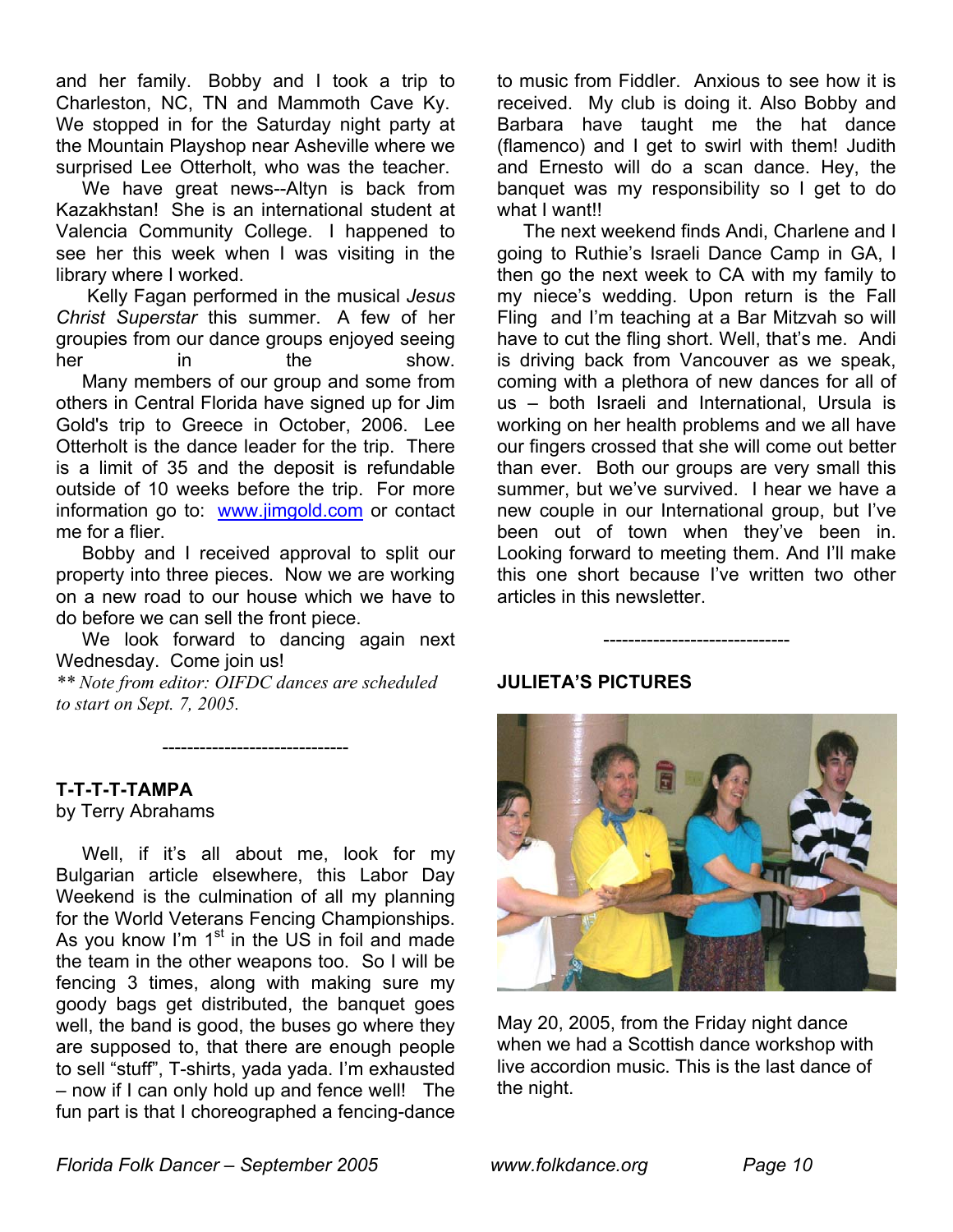



These two pictures are from the GDMA breakfast at Applebees' fundraiser. You can see Stephan, June, Jack and Linda in one photo in the restaurant, and one of me with the musicians: we had live music and we danced a little!



In this artistic picture we are in Gainesville at a Greek Dinner, not more than 3 years ago. I am leading the line. The dance is Militsa, from Greece. We danced it last Friday and Saturday and is popular in my group, so I am reteaching it this week. We learned it at Atlanta Rang Tang. --Julieta